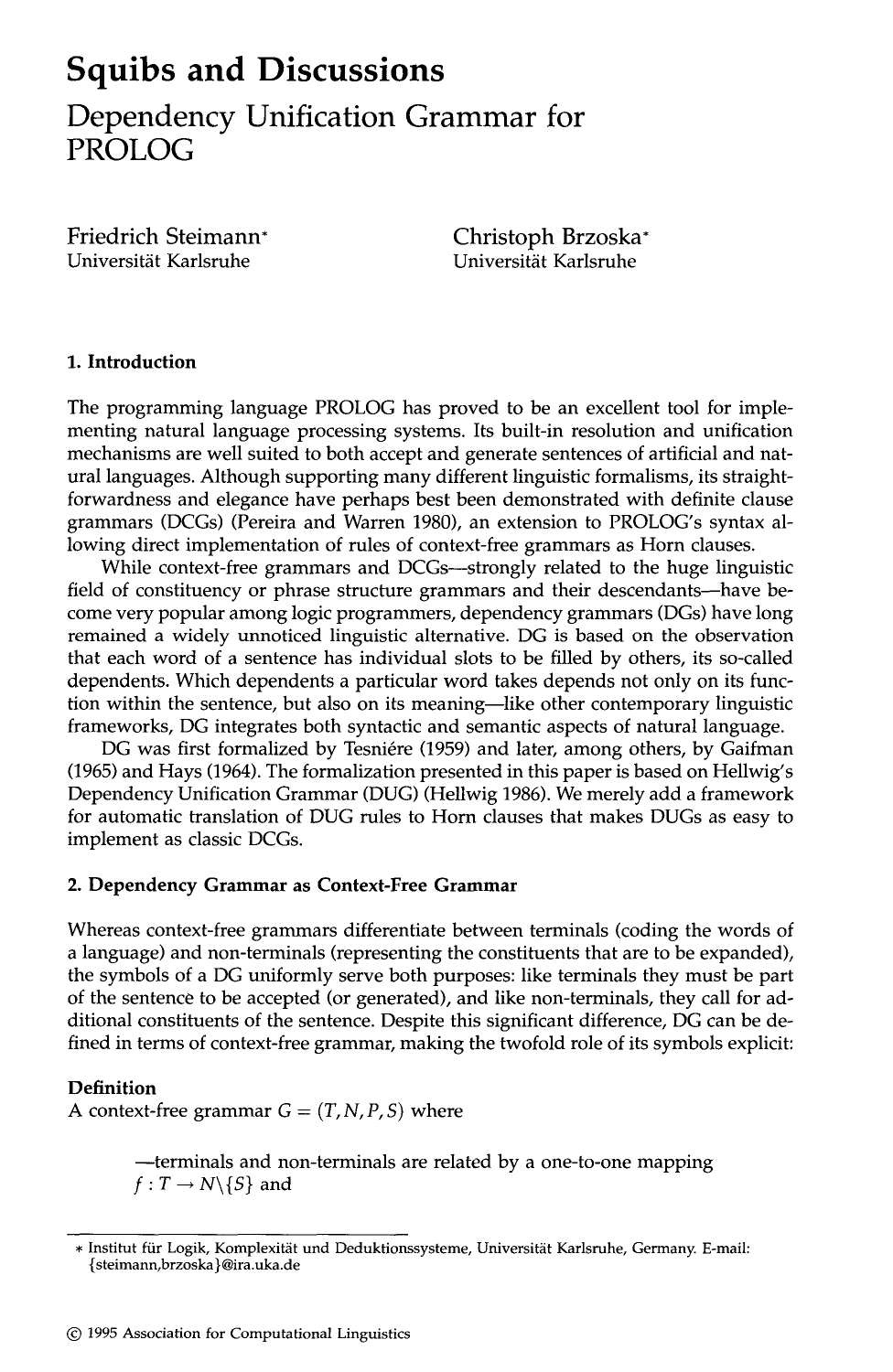—each production in  $P$  is either of the form

$$
s\to n_1\ldots n_m
$$

or of the form

$$
n \to n_1 \dots f^{-1}(n) \dots n_m,
$$

where  $n, n_1, \ldots, n_m$  are elements of  $N\setminus\{S\}$  and  $s = S$ 

is a dependency grammar.

Accordingly, if atomic symbols are replaced by first-order terms, the following toy DG can be implemented in PROLOG using the DCG rule format:

```
s \rightarrow n(, verb().
n(give, verb(N)) \rightarrown(\_,\ \text{noun}(N)),[n(give, verb(N))], 
  n(\_,\ noun(\_)),n(\_, noun(\_)).
n(sleep, verb(N)) -->
  n(\_,\ \text{noun}(N)),[n(\text{sleep}, \text{verb}(N))].n('Peter', noun(N)) \rightarrow[n('Peter', noun(N))].
n('Mark', noun(N)) \rightarrow[n('Mark', noun(N))].n(\text{book}, \text{noun}(N)) \rightarrown(, det),
   [n(\text{book}, \text{noun}(N))].
n(a, det) -->
   [n(a, det)].
```
The terms  $n(\cdot, \cdot)$  provide space for feature structures commonly employed to capture syntactic and semantic properties of words (Shieber 1986; Knight 1989). They serve only as an example here; other structures, including that used by Hellwig (1986), can also be employed.

Prior to parsing, each sentence must be converted to a string of terms holding the features derived through lexical analysis. This preprocessing step also resolves lexical ambiguities by representing words with alternative meanings through different symbols. Parsing the sentences "Peter gives Mark a book" and "Mark sleeps" with the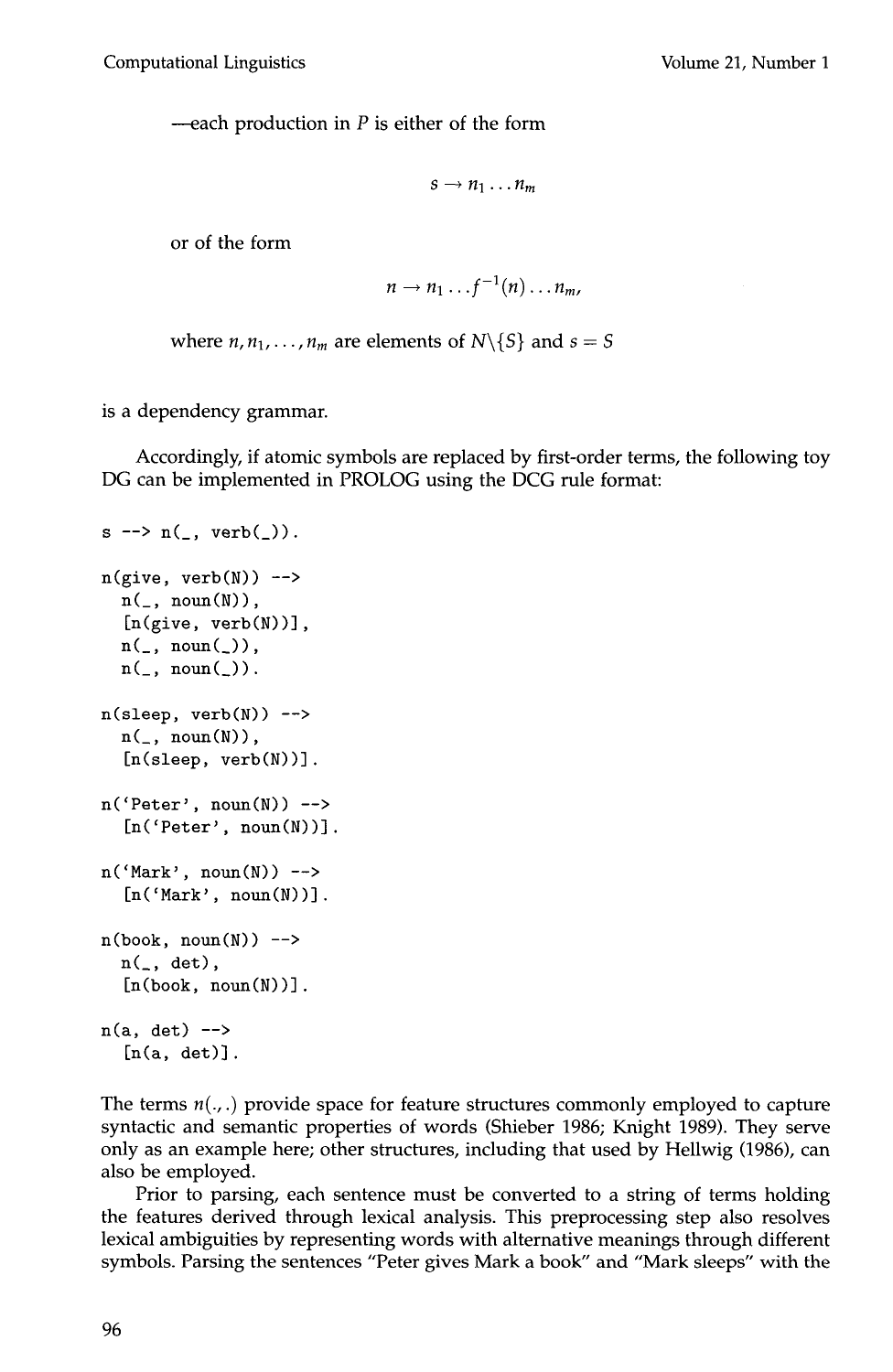above DCG produces the following dependency trees:



#### **3. Direct Transformation of DUG Rules to Horn Clauses**

Although implementing DUG as DCG works acceptably, it makes no use of the rules' regular form: note how, when parsing the sentence "Mark sleeps," the parser calls several rules before it realizes that the rule for *give* must fail (because the sentence does not contain *give),* even though the head already indicates that *give* is required for the rule to succeed. If, however, the word partially specified as  $n($ ,  $verb($ )) in the body of the start rule is accepted before the next rule is selected, an intelligent parser can exploit the fact that the sentence's verb is *sleep* and immediately call the appropriate rule. We therefore suggest an alternative syntax and translation scheme that produces a more efficient DUG parser.

In our DUG syntax, the head of a rule is separated from its body (holding the dependents of the word in the head) by the binary infix operator  $\therefore$ . The start rule

 $s$  : >  $n(\_, \verb|verb|()|)$ .

is translated to the Horn clause

```
s(G1, _G2) :-
    accept(n(_G3, verb(_G4)), _G1, _G5),n(.G3, verb(.G4), .G5, .G2).
```
where the arguments appended to each predicate hold input and output sentence, respectively, and where an accept predicate is inserted before each literal of the rule body.<sup>1</sup> Accordingly,

```
n(sleep, verb(N)) :> n(\_, \text{noun}(N)).
```
becomes

 $n(sleep, verb(N), _G1, _G2)$  : $accept(n(\_G3, noun(N)), \_G1, \_G4)$ ,  $n(\_G3, \text{noun}(N), \_G4, \_G2)$ .

Note that the head literal of the *sleep* rule need not be repeated in the body because the respective word is removed from the input sentence before the rule is called (in this case in the start rule). The fact that a word has no dependent is coded by

 $n(well, adverb)$  :> [].

<sup>1</sup> The implementation of *accept(...)* can be found in the appendix.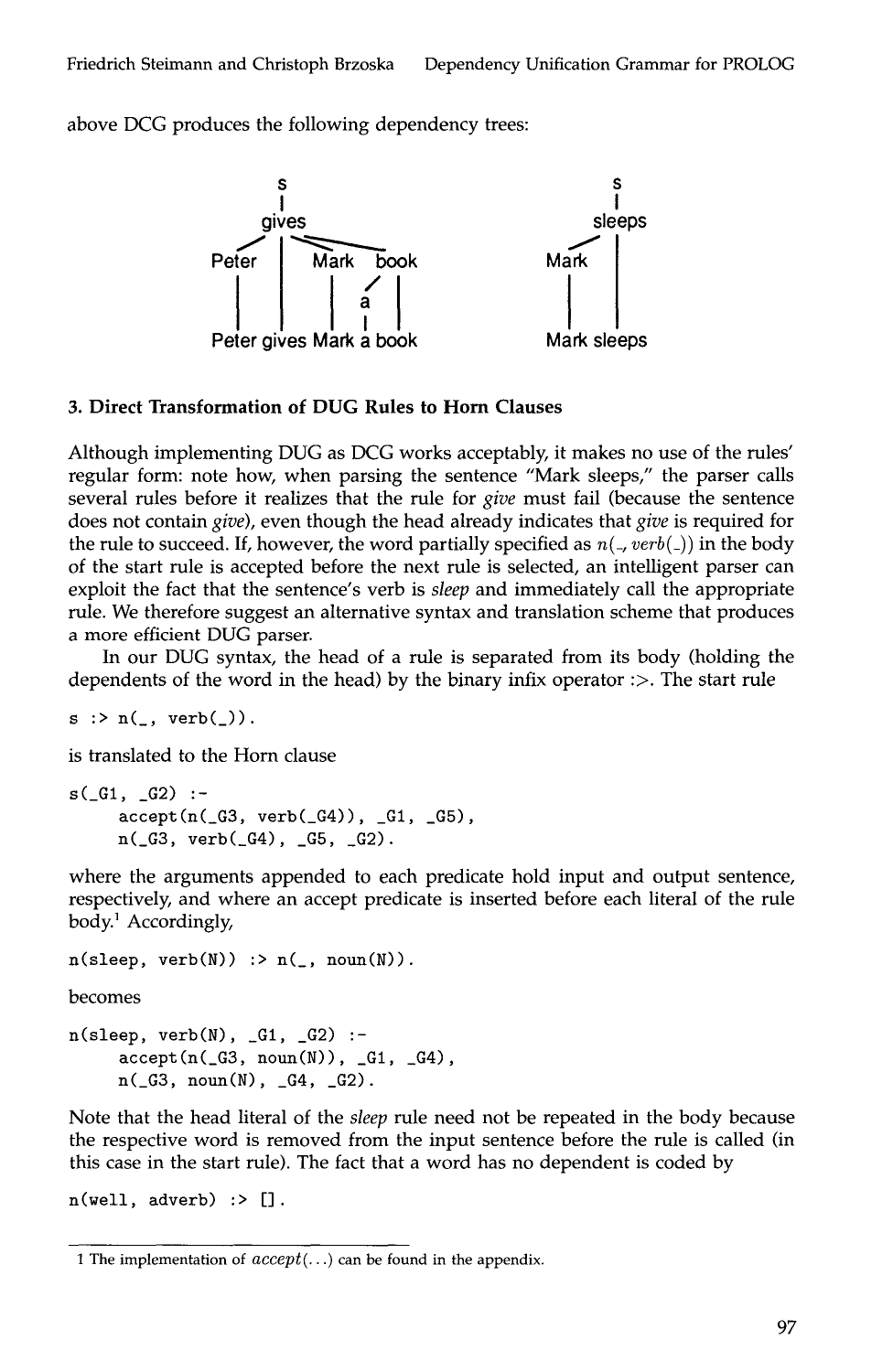Computational Linguistics Volume 21, Number 1

and translated to

 $n(well, adverb, G1, G1).$ 

Like other contemporary grammar formalisms, DUG comes with syntactic extensions that code optionality and references.

### 3.1 Optionality

Many dependents are optional. Rather than providing an alternative rule for every possible combination of dependents, it is more convenient to declare a dependent optional, meaning that a sentence is correct independent of its presence. For example,

 $n(sleep, verb(N))$  :>  $n(\_, noun(N)), ? n(\_, adverb).$ 

where ? precedes the optional dependent, is implemented as

```
n(sleep, verb(N), G1, G2) :-
     accept(n(.G3, noun(N)), .G1, .G4), n(.G3, noun(N), .G4, .G5),((accept(n(_G6, adverb)), _G5, _G7), n(_G6, adverb, _G7, _G2))\ddot{\phantom{1}}_G5 =_G2).
```
accepting "Mark sleeps" as well as "Mark sleeps well."

#### **3.2 Referencing**

References account for the fact that many words are similar in terms of the dependents they take. In order not to repeat the same set of rules over and over again, a reference operator  $\Rightarrow$  (read 'goes like') is introduced that causes branching to the rule of an analogous word, as in

 $n(yawn, verb(N))$  :> ==>  $n(sleep, verb(N))$ .

In this case, the word *sleep* being referred to is not a dependent of *yawn,* the PROLOG translation

 $n(yawn, verb(N), G1, G2) := n(sleep, verb(N), G1, G2).$ 

therefore branches to the rule for *sleep* without accepting the word *sleep.* 

As a side effect, references introduce quasi non-terminals to DUG. For example, by factoring out common dependency patterns, it is possible to generalize the rules for transitive verbs and allow for exceptions to the rule at the same time:

```
standard dependents of transitive verbs in active voice 
transverb(N, active) :> 
    word(_, noun(N)), ~ subject 
    word(_, noun(_)). ~ object 
standard dependents of transitive verbs in passive voice 
transverb(N, passive) :> 
    word(\_,\ noun(N)), % subject
    ? word(by, preposition). ~ optional agent 
% standard transitive verb
word(like, verb(N, Voice)) :> 
    ==> transverb(N, Voice).
```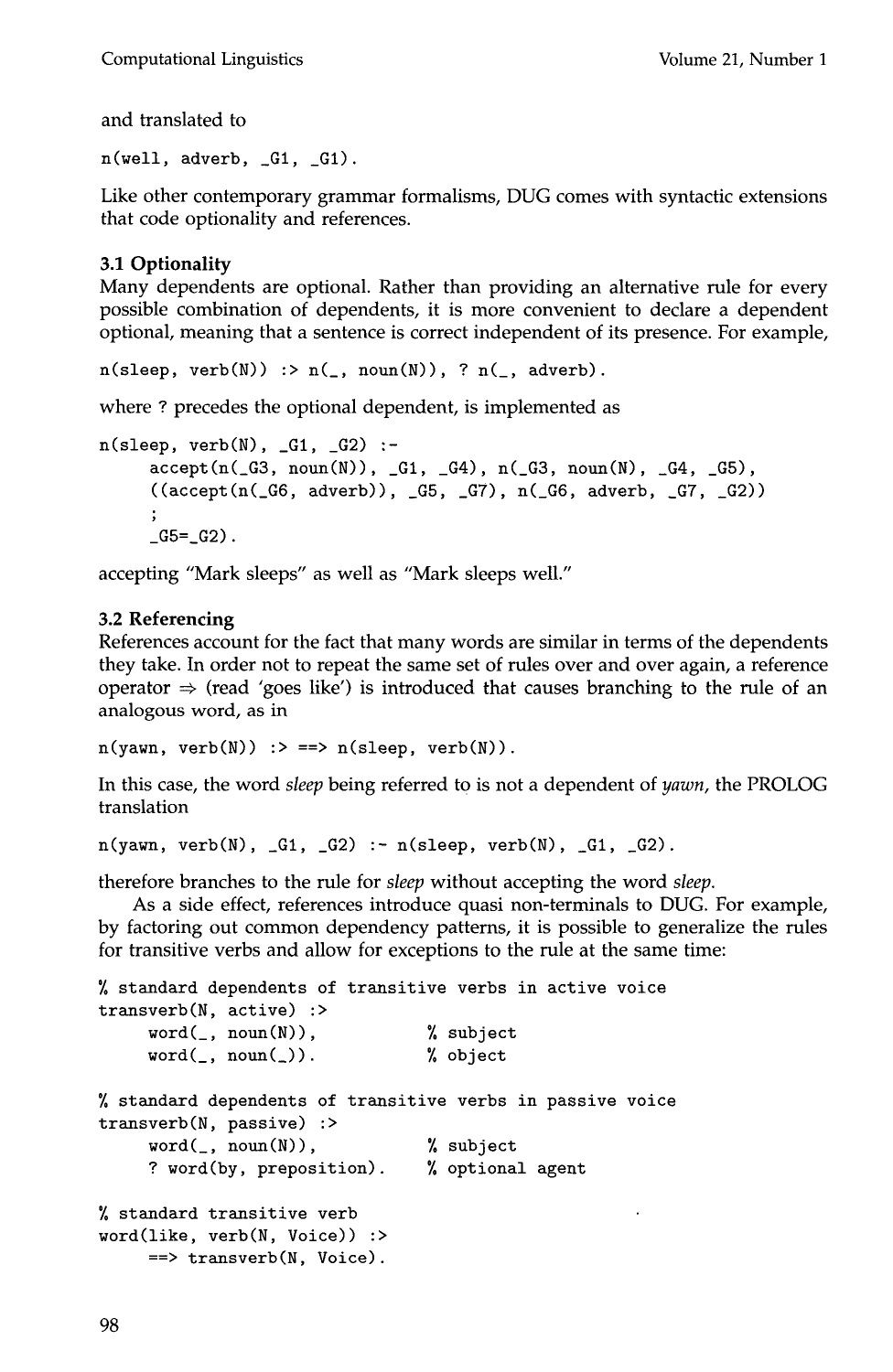transitive verb with additional indirect object word(give, verb(N, Voice)) :> ==> transverb(N, Voice),  $word(\_, noun(\_)).$ 

#### **4. A Word about Word Order**

Following Hellwig's DUG formalism, our PROLOG implementation does not code word order directly in the rules. Other DG formalisms, such as the one proposed by Gaifman (1965) and Hays (1964), mark the position of the head among its dependents by a special symbol in the body. The DUG parser can be adapted to follow this convention by accepting the symbol *self* in the rule body as in

 $n(sleep, noun(N))$  :>  $n(\_, noun(N))$ , self.

and by modifying both the preprocessor and the *accept* predicate so that the input sentence is split at the position of the dependent accepted and left and right remainders are passed to the next rules separately. However, many natural languages leave word order rather unconstrained, and its adequate handling is not a problem specific to DGs (see, for example, Pereira 1981, and Covington 1990).

#### **5. Notes on Performance**

The presented DUG formalism with free word order has successfully been employed to parse Latin sentences. Tracing showed that backtracking was considerably reduced as compared with an equivalent phrase structure grammar, although no good upper bound for complexity could be found (Steimann 1991). Although the pure DG formalism proved to be particularly practical for integration of idioms and exceptions, its lack of constituent symbols, i.e., non-terminals, would have lead to a grammar of enormous size and made it difficult to integrate special Latin constructs such as *accusative cum infinitive* or *ablative absolute.* 

However, as shown above, DUG is a hybrid grammar: although dependency rules are the backbone of the formalism, it allows the introduction of quasi non-terminals that are integrated into the grammar via references. If desired, phrase structure rules can thus easily be combined with ordinary dependency rules.

The size of a grammar can be further reduced by introduction of order-sorted feature types (Ait-Kaci and Nasr 1986) supporting variable numbers of labeled arguments and subtyping. Using feature types instead of constructor terms for representing the words of a language increases readability and enables abstraction of rules as well as implementation of semantic type hierarchies supporting selectional restrictions (Steimann 1991).

#### **References**

- Ait-Kaci, H., and Nasr, R. (1986). "LOGIN: A logic programming language with built-in inheritance." *The Journal of Logic Programming* 3:185-215.
- Covington, M. A. (1990). "Parsing discontinuous constituents in dependency grammar." *Computational Linguistics*  16(4):234-236.
- Gaifman, H. (1965). "Dependency systems

and phrase-structure systems." *Information and Control* 8:304-337.

- Hays, D. G. (1964). "Dependency theory: A formalism and some observations." *Language* 40(4):511-525.
- Hellwig, P. (1986). "Dependency unification grammar." In *Proceedings, llth International Conference on Computational Linguistics*  (COLING 1986). University of Bonn, Bonn. 195-198.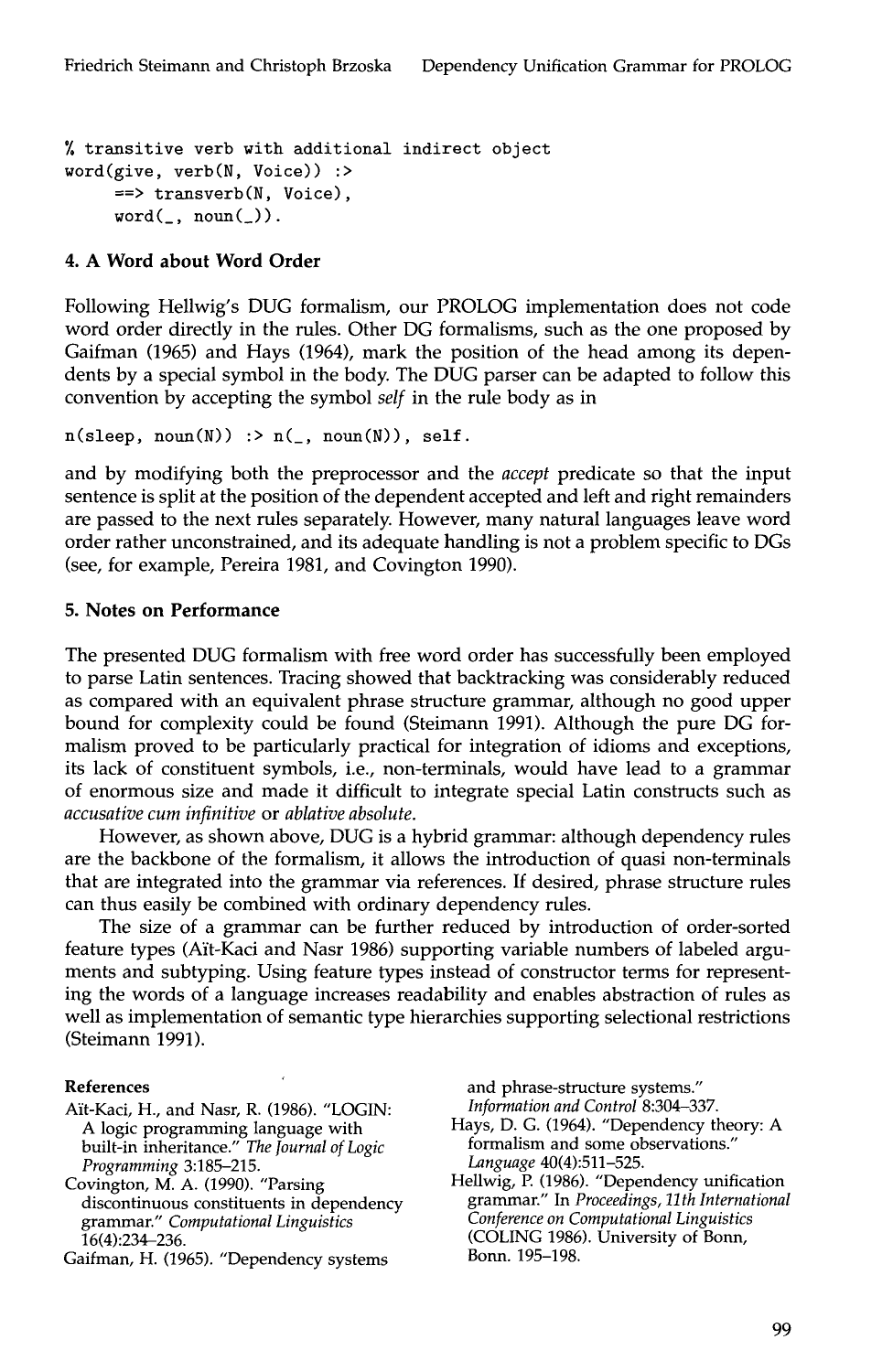- Knight, K. (1989). "Unification: A multidisciplinary survey." *ACM Computing Surveys* 21(1):105-113.
- Pereira, F. (1981). "Extraposition grammars." *American Journal of Computational Linguistics* 7(4):243-255.
- Pereira, E, and Warren, D. H. D. (1980). "Definite clause grammars for language analysis--a survey of the formalism and a comparison with augmented transition networks." *Artificial Intelligence*  13:231-278.
- Shieber, S. M. (1986). "An introduction to unification-based approaches to grammar." CLSI Lecture Notes, No. 4, Stanford University, Stanford, California.
- Steimann, E (1991). "Ordnungssortierte feature-Logik und Dependenzgrammatiken in der Computerlinguistik." Diplomarbeit Universität Karlsruhe, Fakultät für Informatik, Karlsruhe, Germany.
- Tesnière, L. (1959). *Elements de syntaxe structurale.* Paris: Librairie Klincksiek.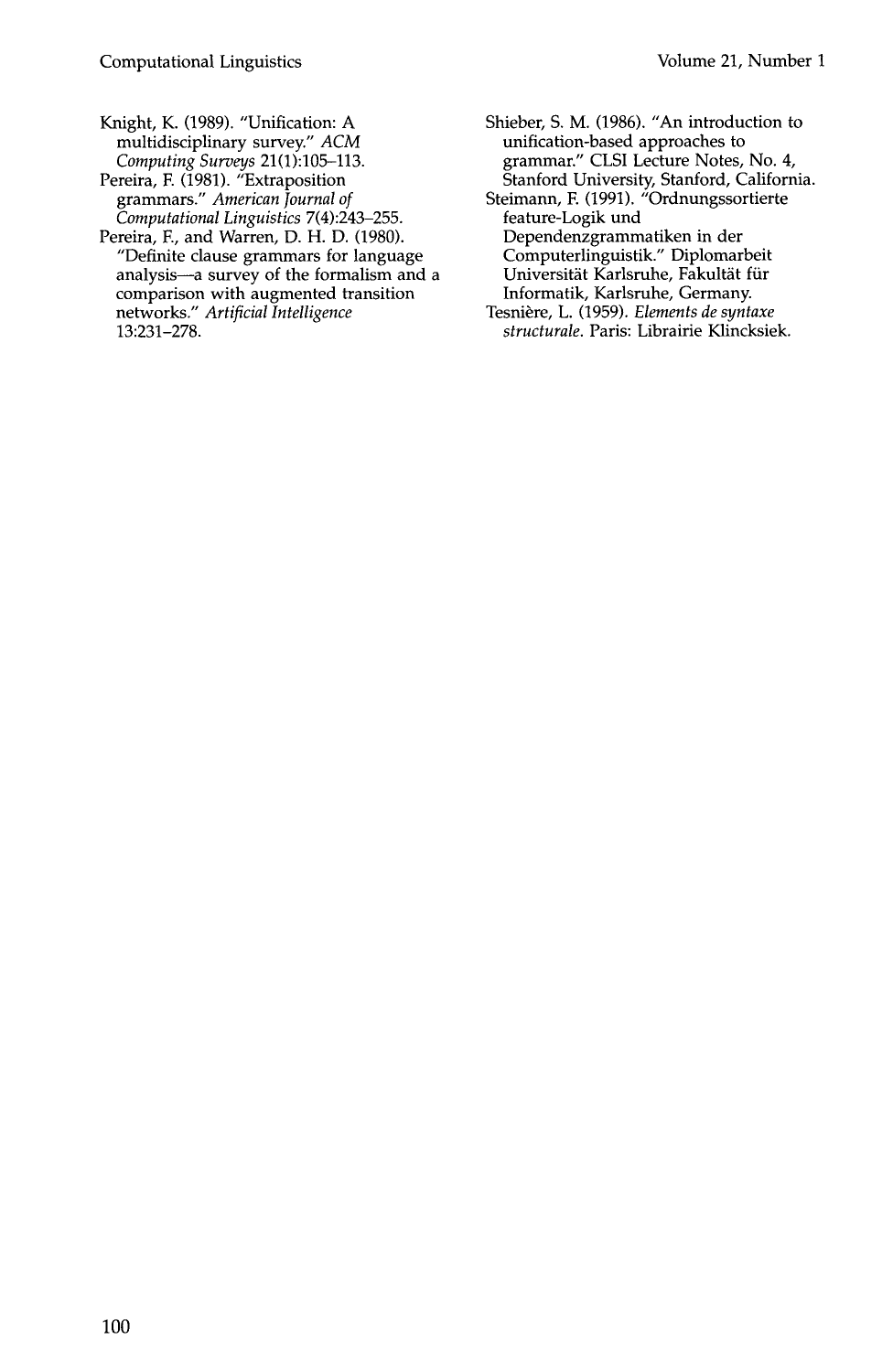## Appendix A

#### The DUG **Preprocessor**

The following PROLOG source code implements a simple preprocessor that converts source files containing DUG rules into target files consisting of Horn clauses only. Automatic creation of the parse tree has also been implemented. However, it is omitted here for clarity.

Note that every call to a start rule must be extended by two list arguments: the input and the output sentence (the latter usually being the empty list []).

```
operator directives (priorities must be adapted) 
: op(1200, xfx, ':>').
: op(600, fx, '?').
:- op(500, fx, '==').
dug(Source, Target) :-
     see(Source), 
     tell(Target), 
     convert, 
     seen, 
     told. 
convert :- 
     read(DUGClause), 
        (DUGClause = end_of_file 
        convert(DUGClause, PClause), 
        displayq(PClause), write(','), nl,
        convert). 
DUG rule 
convert((HeadIn :> BodyIn), (HeadOut :- BodyOut)) :-
     !, HeadIn =.. [Pred|Args],
     append(Args, [In, Out], Expanded), 
     HeadOut =.. [Pred|Expanded],
     convert(BodyIn, BodyOut, In, Out). 
% other
convert(Clause, Clause). 
% conjunction 
convert((AIn, BIn), (AOut, BOut), In, Out) :-
     !, convert(AIn, AOut, In, Intermediate), 
     convert(Bin, BOut, Intermediate, Out). 
% option
convert(? AIn, ((A0ut); In = 0ut), In, Out):
     !, convert(AIn, AOut, In, Out). 
% reference
convert (==> AIn, AOut, In, Out) :-
```